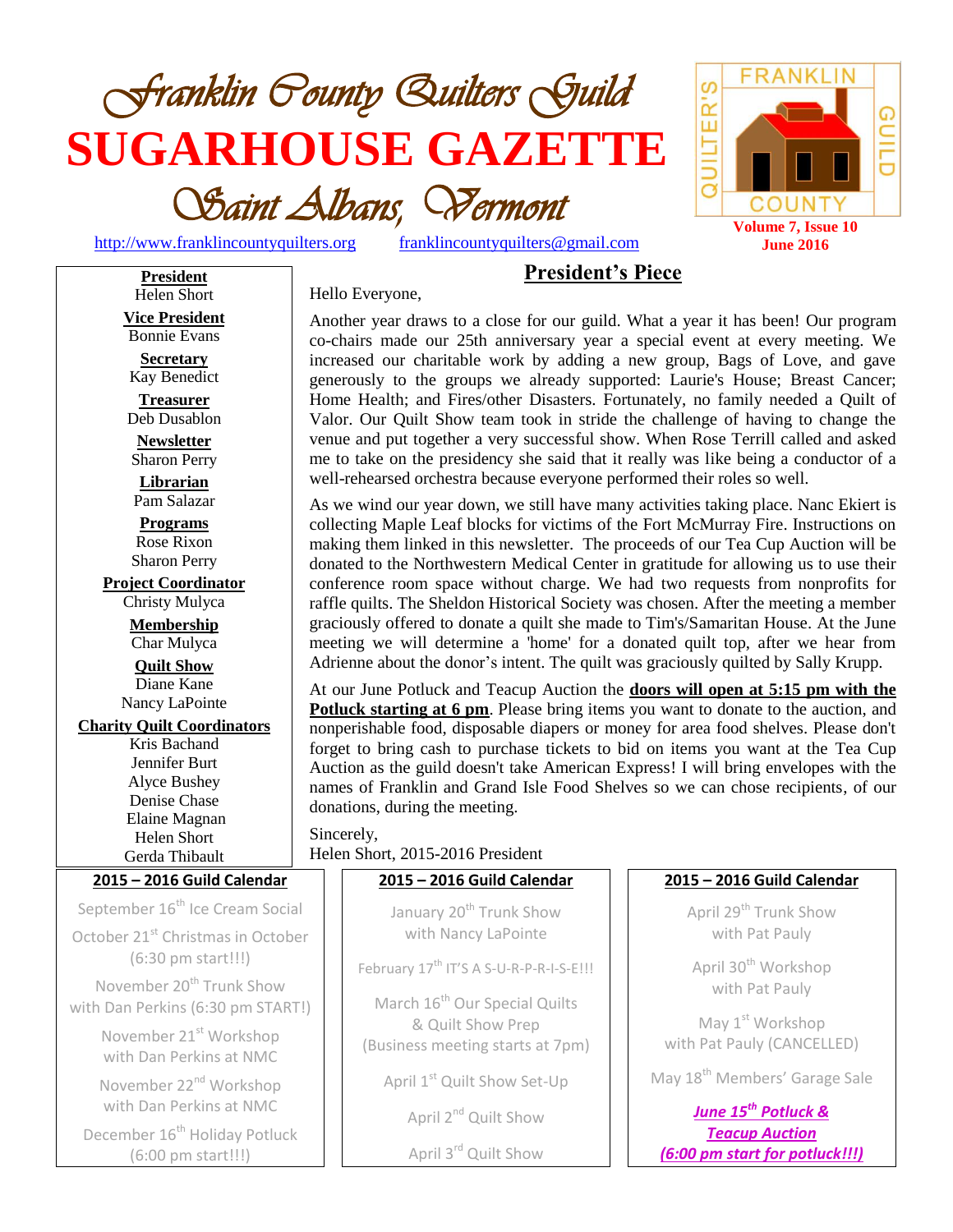#### **FRANKLIN COUNTY QUILTERS GUILD** Minutes of May 18, 2016

Present: Total attended 60 (three guests: Kathy Choiniere, Claudia Boykins, and Bob Begley)

Business meeting called to order at 6:50 p.m. by Sharon Perry, following a members' "garage sale" of fabric and other quilt-y items.

The **2016 Charity Quilt** was presented to Bob Begley, director of Martha's Kitchen. Their raffle has been scheduled for next April.

**Secretary's Report** for April meeting: Motion to accept by Linda Nadeau, seconded by Bonnie Evans. Approved.

**Treasurer's Report** for May: Motion to accept by Gwen Guyette, seconded by Rose Rixon. Approved.

#### **Old Business:**

- Sharon read a thank-you note from the Raymond family, who received a donation of quilts following a house fire.
- Recipients of our February food shelf donations were chosen by drawing: Sheldon Methodist Church (Franklin County); and Islands in the Sun Senior Center (Grand Isle County).

#### **Committee Reports:**

#### **Quilt Show**

- Nancy LaPointe asked for someone to coordinate vendors for next year's show. Dale McFeeters volunteered.
- It was suggested that names of awards be visible to show attendees, either on the front of the ribbons or on a separate card to be attached to the quilts along with the ribbons.

**Library** - Pam Salazar reported there are still 13 books checked out and should be returned at the June meeting.

**Nominating** - Denise Chase made a motion to accept the proposed slate of officers, seconded by Mary Ellen Therrien. Approved.

#### **2017 Raffle Quilt**

- The quilt top is almost finished, except for the borders. It will be ready for quilting next month.
- Sally Krupp, who quilted a top given to Adrienne Perrino by another quiltmaker, suggested that the finished quilt be used for the 2018 Raffle Quilt. Adrienne had mentioned to the quiltmaker its possible use as a fire quilt. Tabled until the June meeting.

**2017 Charity Quilt** - Nanc Ekiert reported that green (sage, mossy) fabric strips (7 1/2" x WOF) are still needed by the June meeting.

**2017 New Year's Baby Quilts** - It was confirmed that Chris Jessiman is making the boy's quilt, and Penny LaRochelle is making the girl's quilt.

**Charity Quilts** - There are kits available for Home Health, Laurie's House, and Bags of Love.

#### **Monthly Drawings**

- April Birthdays: April Walker
- May Birthdays: Shirley Babcock
- Door Prize: Margaret Miller
- Charity Quilts: Carol Mahoney

#### **New Business:**

- **2017 Charity Quilt requests** were received from Samaritan House/Tim's House (to support their work as a homeless shelter in St. Albans) and Sheldon Historical Society (to raise funds for restoration of a building for a historical museum).Members voted to donate the quilt to the Sheldon Historical Society.
- Gerda Thibault made a motion that the **proceeds of next month's teacup auction be donated to the hospital**, in gratitude for the space they provide us free of charge - for workshops and Sunday quiltmaking. Seconded by Cindy Metayer. Approved.
- Nanc Ekiert is collecting 12 1/2" (unfinished) **maple leaf blocks** for the Ottawa Modern Quilt Guild, in response to the Ft. McMurray, Alberta wildfire. Anyone who would like to make a block is asked to bring it to the June meeting. Suggested colors to choose from are those of the Alberta flag (red, blue, yellow, green).
- Contact Nicole Laurencelle or Christy Mulyca for more information about a **class/block exchange** on June 11 from 3:00-5:30 at Sunny Laurel Sisters.

#### **Show and Tell**

 $\sqrt{2\sqrt{2}}$ 

.

**Next meeting** - Wednesday, June 15, 2016 at 6:00 pm, beginning with a potluck supper. Program: Teacup Auction

Motion to adjourn by Gerda Thibault, seconded by Kris Kilburn. Meeting adjourned at 8:05 p.m.

Minutes submitted by Kay Benedict, Secretary

## **FABRIC FOR 2017 CHARITY QUILT STILL NEEDED**

Nanc Ekiert and Linda Nadeau are still in need of green fabric (think sage green) for the 2017 Charity Quilt. They need either 7½ inch by WOF (width of fabric) strips or fat quarters of green fabric (again think sage green).

If you have any green fabric for the charity quilt, please bring your donations to the June meeting and give them to Nanc or Linda.

 $120 - 2$ 

 $(20 - 2)$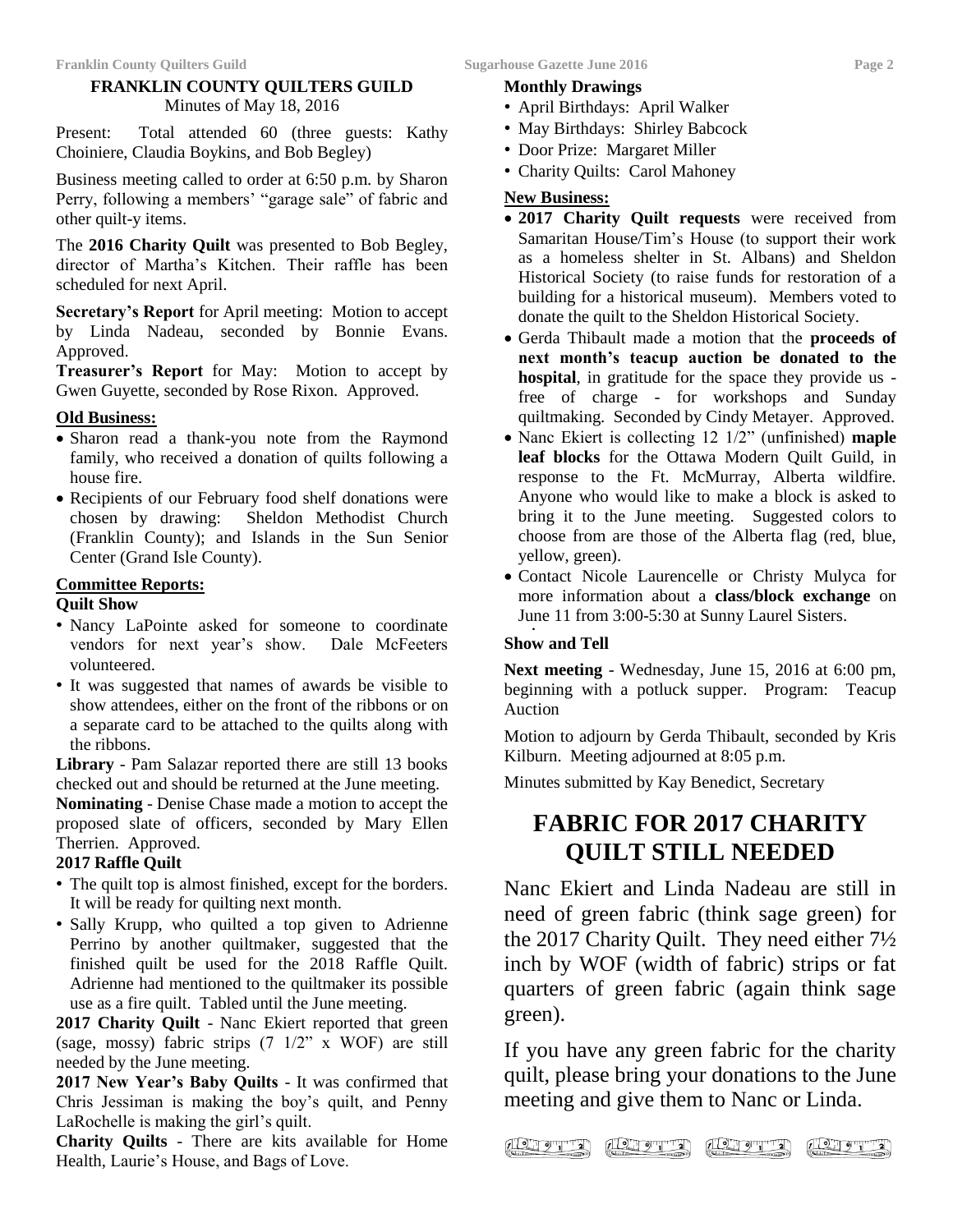

| Margaret | Miller        | June   | 2 <sup>nd</sup>  |
|----------|---------------|--------|------------------|
| Peggy    | Paradee       | June   | $3^{\text{rd}}$  |
| Beth     | Jessiman      | June   | 15 <sup>th</sup> |
| Patty    | Bandy         | June   | $17^{\text{th}}$ |
| Meg      | Dempsey       | June   | 17 <sup>th</sup> |
| Jean Ann | <b>Branch</b> | June   | $19^{\text{th}}$ |
| Summer   | Ladd          | June   | 21 <sup>st</sup> |
| Deb      | Dusablon      | June   | $22^{nd}$        |
| Sue      | McGregor      | June   | $24^{\text{th}}$ |
| Lucie    | Fortin        | July   | 2 <sup>nd</sup>  |
| Lisa     | Paradee       | July   | $8^{\text{th}}$  |
| Mary     | King          | July   | $15^{\text{th}}$ |
| Rebecca  | Mandeville    | July   | $16^{\text{th}}$ |
| Denise   | Chase         | July   | 28 <sup>th</sup> |
| Kris     | Kilburn       | July   | $31^{st}$        |
| Nicole   | Laurencelle   | August | $10^{\text{th}}$ |
| Marilynn | Jessiman      | August | $22^{nd}$        |
| Roberta  | Gilmour       | August | 26 <sup>th</sup> |
| Penny    | LaRochelle    | August | 29 <sup>th</sup> |

# *…and many more!!!*

#### **MAPLE LEAF BLOCKS FOR FT. McMURRAY FIRE VICTIMS**

As background, the Ft. Mc Murray area, located in Alberta, Canada, has been devastated by a wild fire still burning in the area. Ft. McMurray residents were evacuated due to the fast-spreading nature of the fire. More than ¼ of the city has been lost to the fires already with any residents losing everything.

The Ottawa Modern Quilt Guild (OMQG) has organized a project to collect maple leaf blocks (each measuring 12½ inches unfinished or 12 inches finished). The goal is to make quilts using the blocks for the victims who have lost their homes to the fire. You can read more about the project at

#### [http://ottawamodernquiltguild.blogspot.com/2016/0](http://ottawamodernquiltguild.blogspot.com/2016/05/quilts-for-fort-mcmurray.html) [5/quilts-for-fort-mcmurray.html.](http://ottawamodernquiltguild.blogspot.com/2016/05/quilts-for-fort-mcmurray.html)

If you want to support this effort, Nanc Ekiert has volunteered to collect maple leaf blocks from FCQG members and mail them to make quilts for the fire victims in Ft. McMurray, Alberta, Canada. Christy Mulyca posted a link to a tutorial on the FCQG facebook page which I'm sharing here: [http://slostudio.ca/post/143920186032/maple-leaf](http://slostudio.ca/post/143920186032/maple-leaf-block-tutorial)[block-tutorial.](http://slostudio.ca/post/143920186032/maple-leaf-block-tutorial) It provides instructions to make the block in the size needed.

Elaine Magnan shared a quick way to make two maple leaf blocks. To make the two blocks, you'll need: one 10-inch square background fabric; one 10-inch square leaf fabric; six 4½-inch squares leaf fabric; two 4½-inch squares background fabric; two 5-inch squares background fabric; and two rectangles, 1½-inch x 7½-inch, leaf fabric.

Substitute the following instructions for STEP 2 in the tutorial:

- Layer the two 10-inch squares with right sides together; see Figure 1.
- On the wrong side of the background square, draw a grid with vertical and horizontal lines and add diagonal lines as shown in Figure 2 by the solid lines.
- Sew ¼ inch from the diagonal lines on both sides as shown by the dotted lines also in Figure 2. Once sewn, **cut apart on ALL solid lines** (horizontal, vertical and diagonal).
- $\bullet$  Trim the eight HST squares to  $4\frac{1}{2}$  inches; see Figure 3. Use these in the rest of the tutorial instructions to make two maple leaf blocks.

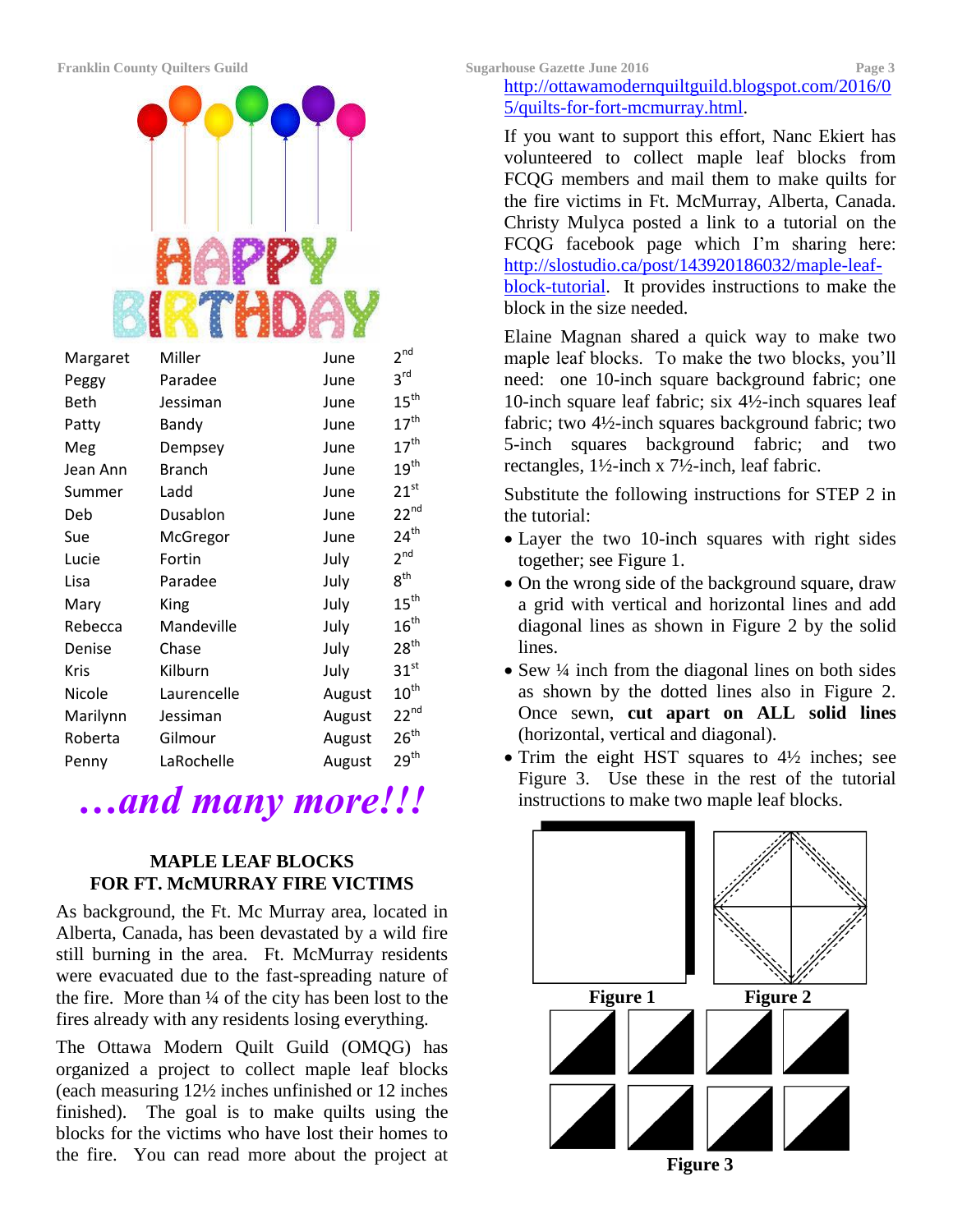**TREASURER'S REPORT FOR JUNE 2016**

### **FRANKLIN COUNTY QUILTER'S GUILD Treasurer's Report -- June 15, 2016**

| <b>Opening Balance</b>                                |                    | \$3,044.69       |
|-------------------------------------------------------|--------------------|------------------|
| <b>Funds collected</b><br>Pat Pauly, Workshop         | \$75.00            |                  |
| <b>Total Funds Collected</b>                          | \$75.00            |                  |
|                                                       | Sub-Total          | \$3,119.69       |
| Funds paid out                                        |                    |                  |
| Gerald Perry, Room set-up for May                     | \$35.00            |                  |
| Northwest Access TV, Quilt Show DVD (2)               | \$30.00            |                  |
| Sally Krupp, Charity quilt backing/batting            | \$60.96            |                  |
| Helen Short, Agenda printing                          | \$16.96            |                  |
| Sheldon Methodist Church, Food shelf donation         | \$102.06           | & \$25 gift card |
| Islands In The Sun Senior Center, Food shelf donation | \$102.07           | & \$25 gift card |
| <b>Total Funds Paid Out</b>                           | \$347.05           |                  |
|                                                       | <b>Grand Total</b> | \$2,772.64       |

2016 YTD Collections: \$4,335.23

Respectfully submitted, Deborah L. Dusablon, Treasurer

**VISIT THE FRANKLIN COUNTY BARN QUILT TRAIL ON THE GUILD'S WEBSITE AT <http://www.franklincountyquilters.org/fcbqt/index.html>**











*Deadline for articles for next newsletter:* **Wednesday, August 24 th , 2016**

Please email articles to Sharon Perry, [vtquilter@gmail.com,](mailto:vtquilter@gmail.com) or mail to PO Box 517, Montgomery Center VT 05471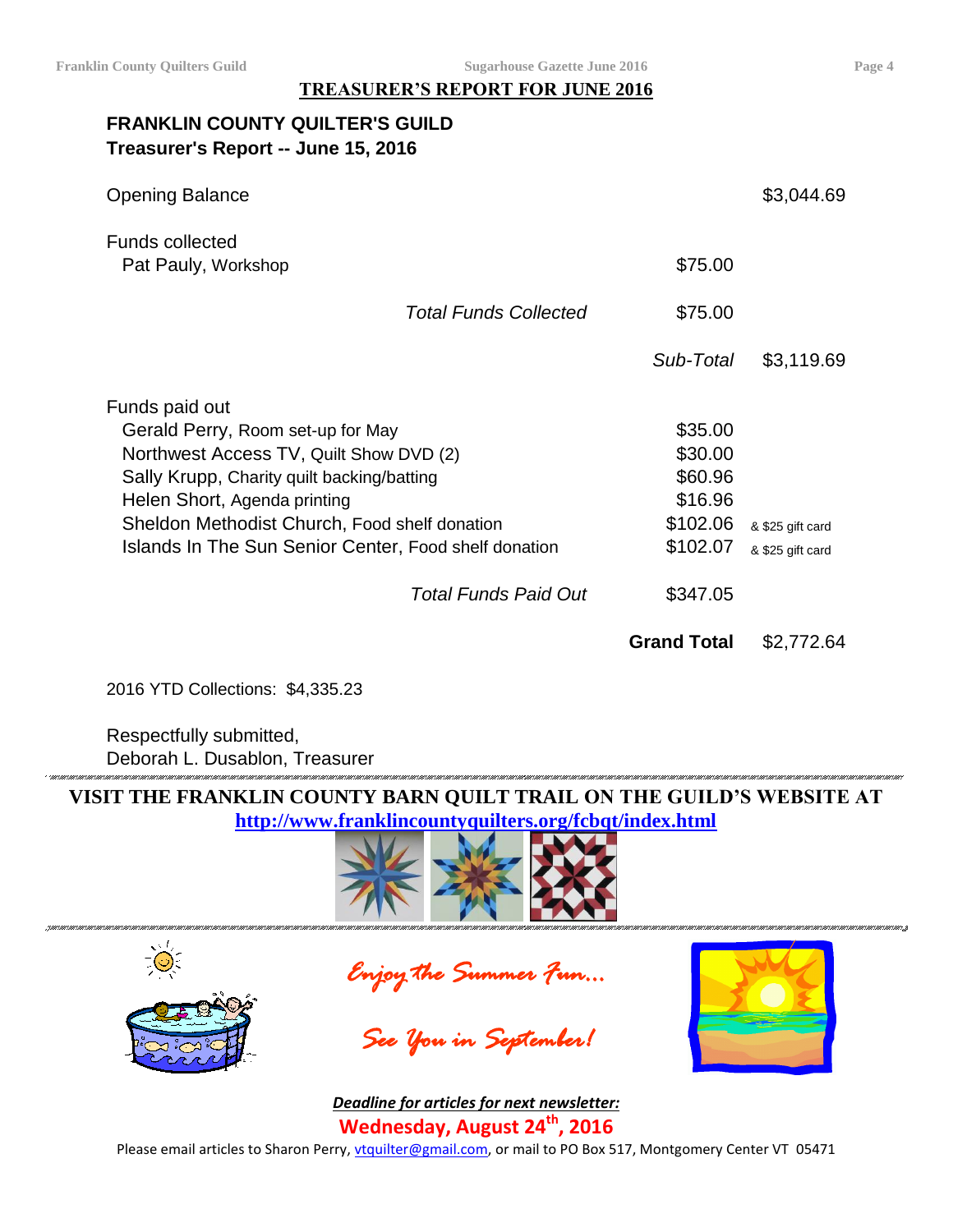## **2016 – 2017 SLATE OF OFFICERS**

- President Helen Short
- Vice President Bonnie Evans
	- Secretary Teri Brunelle
	- Treasurer Deb Dusablon
	- Newsletter Sharon Perry
	- Librarian Pam Salazar
- Membership Beth and Marilyn Jessiman
	- Project Coordinator Dale McFeeters
		- Programs Becky Mandeville
- Quilt Show Co-Chairs Nancy LaPointe and Diane Kane
- Charity Quilt Coordinators Jennifer Burt (Purple Heart), Gerda Thibault (Breast Cancer),
	- Alyce Bushey and Elaine Magnan (Home Health), Denise Chase (Laurie's House),

Kris Bachand and Helen Short (Fire, etc. Quilts), Bags of Love (Adrienne Perrino)

- 2017 Boy's Baby Quilt Chris Jessiman
- 2017 Girl's Baby Quilt Penny LaRochelle
- 2017 Charity Quilt Nanc Ekiert and Linda Nadeau
- 2017 Raffle Quilt Elaine Magnan, Helen Short and Rita Dean

# POTLICK

## **POTLUCK DINNER, TEACUP AUCTION AND FOOD DRIVE AT JUNE MEETING**

The June meeting will feature the end-of-year potluck dinner, the teacup auction, and a food drive. **Members are asked to bring a dish to share for the potluck.** *The potluck dinner will start at 6:00 p.m.*

Also featured at the June meeting is the Teacup Auction. **Guild members are asked to bring gently-used, quilt-related items which are no longer wanted or needed.** 

Finally, Rose Rixon will be collecting canned goods for a local food shelf as part of the program. In addition to a dish for the potluck and items for the teacup auction, **members are asked to bring a non-perishable food items, disposable diapers, or money**. After the meeting, we will deliver the canned goods collected.

# **PLEASE RETURN LIBRARY BOOKS AT THE JUNE MEETING**

Guild Librarian, Pam Salazar, is asking members to return all the library books to her no later than the June meeting. She'll be able to review the sign-out records and see if there are any books which make sense to purge or if there are any books she might like to add to the library over the summer.

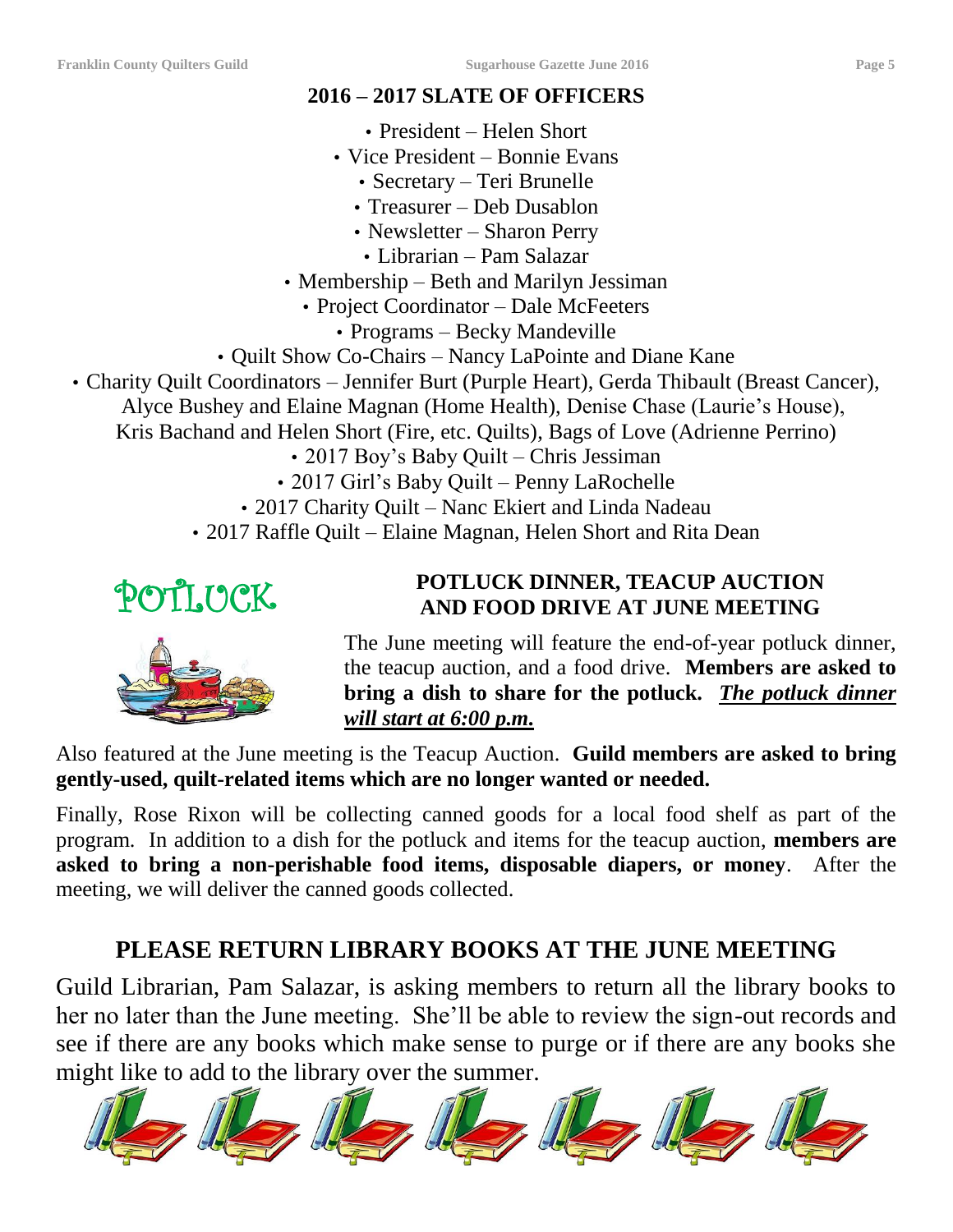## **NEEDED BAGS OF LOVE Contents**

#### **All items should be gender specific!**

| <b>Teens:</b>                                                                                                                                             | $8 - 12$ Years:                                                                                                                                             | $4 - 7$ Years                                                                                                                       | 18 Mo. - 3 Years                                                                                           | $Infant - 18mo.$                                                                  |
|-----------------------------------------------------------------------------------------------------------------------------------------------------------|-------------------------------------------------------------------------------------------------------------------------------------------------------------|-------------------------------------------------------------------------------------------------------------------------------------|------------------------------------------------------------------------------------------------------------|-----------------------------------------------------------------------------------|
| <b>In Pocket</b><br><b>Toothbrush</b><br><b>Toothpaste</b><br><b>Floss</b><br>Shampoo<br>Soap<br>Hairbrush/Comb<br>Set<br>Deodorant<br><b>Bubble Bath</b> | <b>In Pocket</b><br><b>Tooth brush</b><br><b>Toothpaste</b><br>Hoss<br>Small Shampoo<br>Small Soap<br>Hairbrush/Comb Set<br>Pkg. Ponytail<br><b>Holders</b> | <b>In Pocket</b><br><b>Tooth brush</b><br><b>Toothpaste</b><br><b>Floss</b><br>Small Shampoo<br>Small Soap<br>Hairbrush/Comb<br>Set | <b>In Pocket</b><br><b>Tooth brush</b><br><b>Toothpaste</b><br><b>Floss</b><br>Small Shampoo<br>Small Soap | <b>In Pocket</b><br><b>Baby Soap</b><br><b>Baby Shampoo</b><br><b>Baby Lotion</b> |
| In Bag<br>Quilt<br>Stationery or                                                                                                                          | In Bag<br>Quilt<br>Doll                                                                                                                                     | In Bag<br>Quilt<br>2 Toys                                                                                                           | In Bag<br>Quilt<br>2 Toys                                                                                  | In Bag<br>Quilt<br>2 Bottles                                                      |
| Journal<br>Pen<br>Deck of Cards                                                                                                                           | Activity Kit (beads,<br>$etc.$ )<br>2 Toys (gender                                                                                                          | <b>Coloring Book</b><br>Crayons                                                                                                     | <b>Small Animal</b><br>Medium Animal                                                                       | 2 Toys<br><b>Small Animal</b>                                                     |
| Disposable<br>Camera                                                                                                                                      | specific)<br><b>Small Animals</b>                                                                                                                           | <b>Small Animals</b>                                                                                                                | 6 diapers                                                                                                  | <b>Medium Animal</b>                                                              |
| Phone Card<br><b>Small Animals</b><br>Large Animal                                                                                                        | Large Animal                                                                                                                                                | Large Animal                                                                                                                        | Wipes $(6-8$ in zip<br>lock)                                                                               | 6 diapers (size 3)<br>Wipes (6-8 in ziplock)                                      |
| Bag<br>Tag                                                                                                                                                | Bag<br>Tag                                                                                                                                                  | Bag<br>Tag                                                                                                                          | Bag<br>Tag                                                                                                 | Bag<br>Tag                                                                        |

Pink = Girls Only Other items that are age/gender appropriate would be acceptable.

 $Blue = Boys Only$ 

#### **QUILT TIPS**

- When you have used only part of a pack of batting, measure the remaining piece, mark the measurements on the outside of the bag and when you need a small piece, you have only to check the outside of the bags to see if you have one large enough.
- When you have little pieces of fabric on your work table or cutting board, use a piece of batting to remove the pieces. It works great. Just swipe it over the surface, and the batting picks it up.
- When cutting fabric into quilt pieces, spray starch it and iron it first. It will hold its shape better and there is less distortion when sewing, especially if it is a soft fabric.